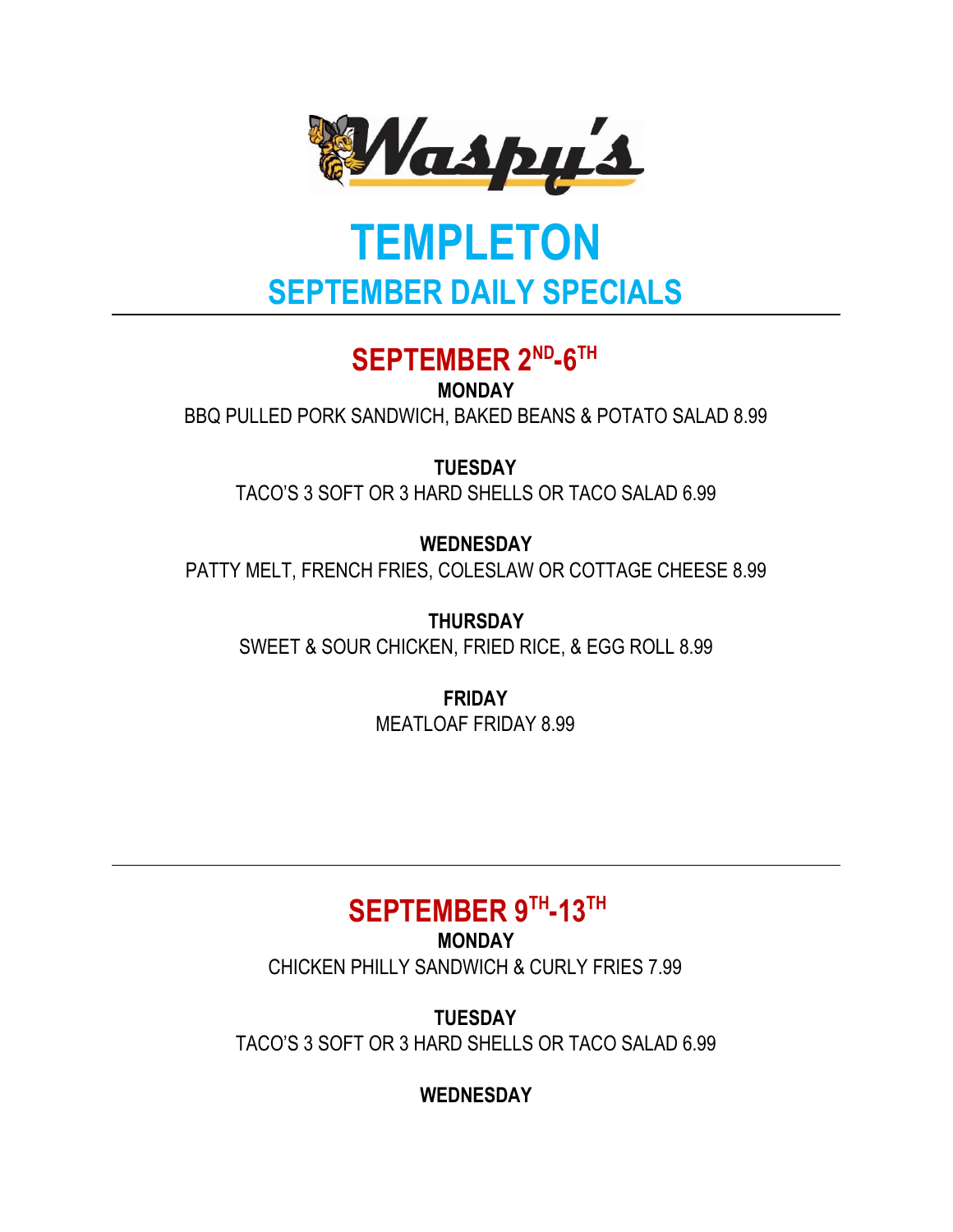REUBEN, FRENCH FRIES, COLESLAW OR COTTAGE CHEESE 8.99

#### **THURSDAY**

BUTTERFLY SHRIMP, FRENCH FRIES, & COLESLAW 8.99

**FRIDAY** MEATLOAF FRIDAY 8.99

### $SEPTEMBER 16<sup>TH</sup> - 20<sup>TH</sup>$

**MONDAY** SWEET & SOUR CHICKEN, FRIED RICE & EGG ROLL 8.99

**TUESDAY** TACO'S 3 SOFT OR 3 HARD SHELLS OR TACO SALAD 6.99

**WEDNESDAY** PATTY MELT, FRENCH FRIES, COLESLAW OR COTTAGE CHEESE 8.99

> **THURSDAY** SPAGHETTI, CHOICE OF SALAD & BREADSTICK 8.99

> > **FRIDAY** MEATLOAF FRIDAY 8.99

### **SEPTEMBER 23 RD -27 TH**

**MONDAY** MAIDRITE, POTATO SALAD, & CURLY FRIES 8.99 **TUESDAY** TACO'S 3 SOFT OR 3 HARD SHELLS OR TACO SALAD 6.99

**WEDNESDAY**